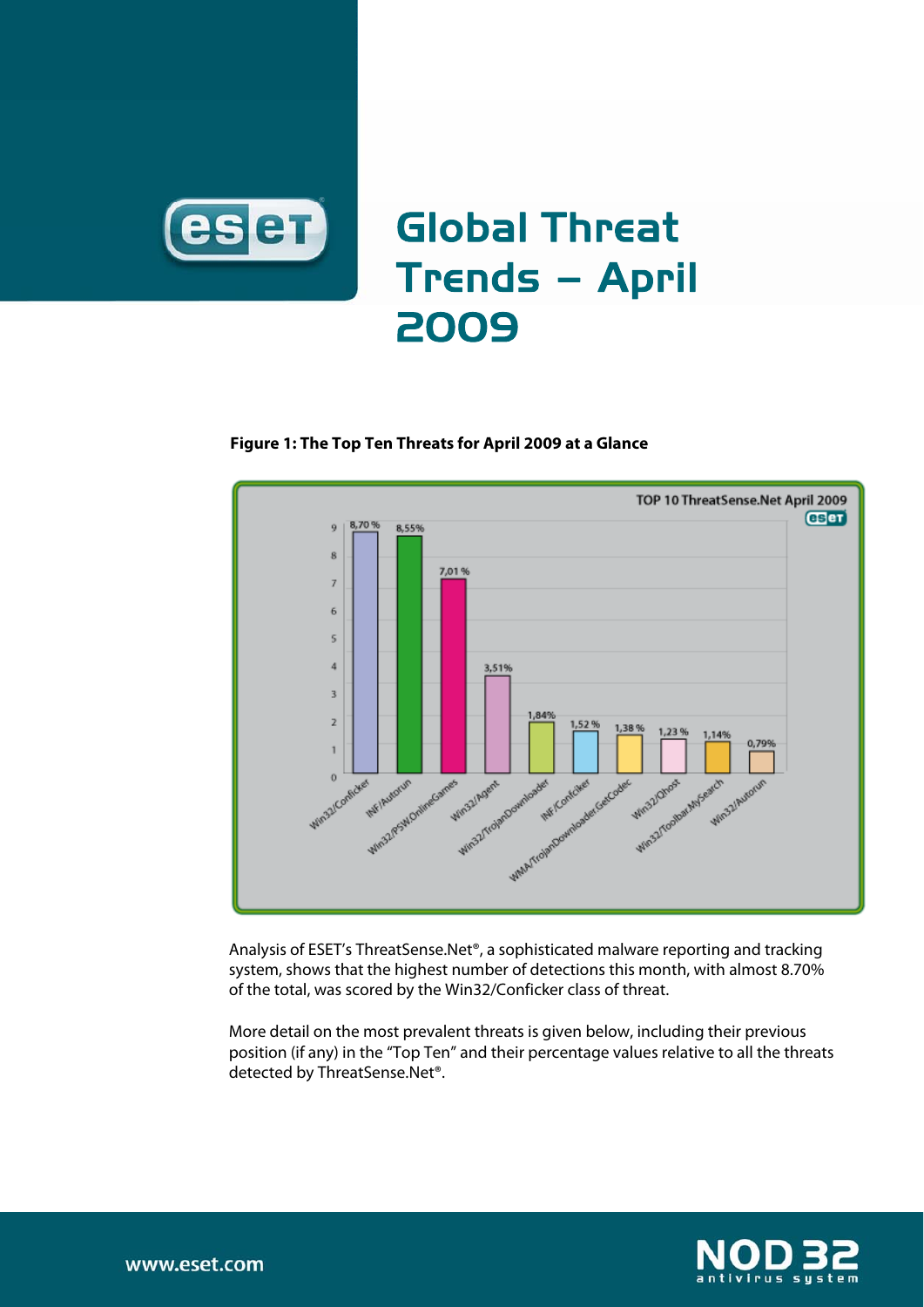# **1. Win32/Conficker**

**Previous Ranking**: 1 **Percentage Detected**: 8.70%

The Win32/Conficker threat is a network worm originally propagated by exploiting a recent vulnerability in the Windows operating system. This vulnerability is present in the RPC sub-system and can be remotely exploited by an attacker without valid user credentials. Depending on the variant, it may also spread via unsecured shared folders and by removable media, making use of the Autorun facility enabled at present by default in Windows (though Microsoft have announced that it won't be enabled in Windows 7).

Win32/Conficker loads a DLL through the svchost process. This threat contacts web servers with pre-computed domain names to download additional malicious components. Fuller descriptions of Conficker are available at http://www.eset.eu/buxus/generate\_page.php?page\_id=279&lng=en.

## **What does this mean for the End User?**

While ESET has effective detection for Conficker, it's important for end users to ensure that their systems are updated with the Microsoft patch, which has been available since the end of October, so as to avoid other threats using the same vulnerability. Information on the vulnerability itself is available at http://www.microsoft.com/technet/security/Bulletin/ms08-067.mspx. While recent variants seem to have dropped the code for infecting via Autorun, it can't hurt to disable it: this will reduce the impact of the many threats we detect as INF/Autorun. The Research team in San Diego has blogged extensively on Conficker issues: http://www.eset.com/threat-center/blog/?cat=145

# **2. INF/Autorun**

**Previous Ranking**: 3 **Percentage Detected**: 8. 55%

This detection label is used to describe a variety of malware using the file autorun.inf as a way of compromising a PC. This file contains information on programs meant to run automatically when removable media (often USB flash drives and similar devices) are accessed by a Windows PC user. ESET security software heuristically identifies malware that installs or modifies autorun.inf files as INF/Autorun unless it is identified as a member of a specific malware family.

#### **What does this mean for the End User?**

Removable devices are useful and very popular: of course, malware authors are well aware of this, as INF/Autorun's frequent return to the number one spot clearly indicates. Here's why it's a problem.

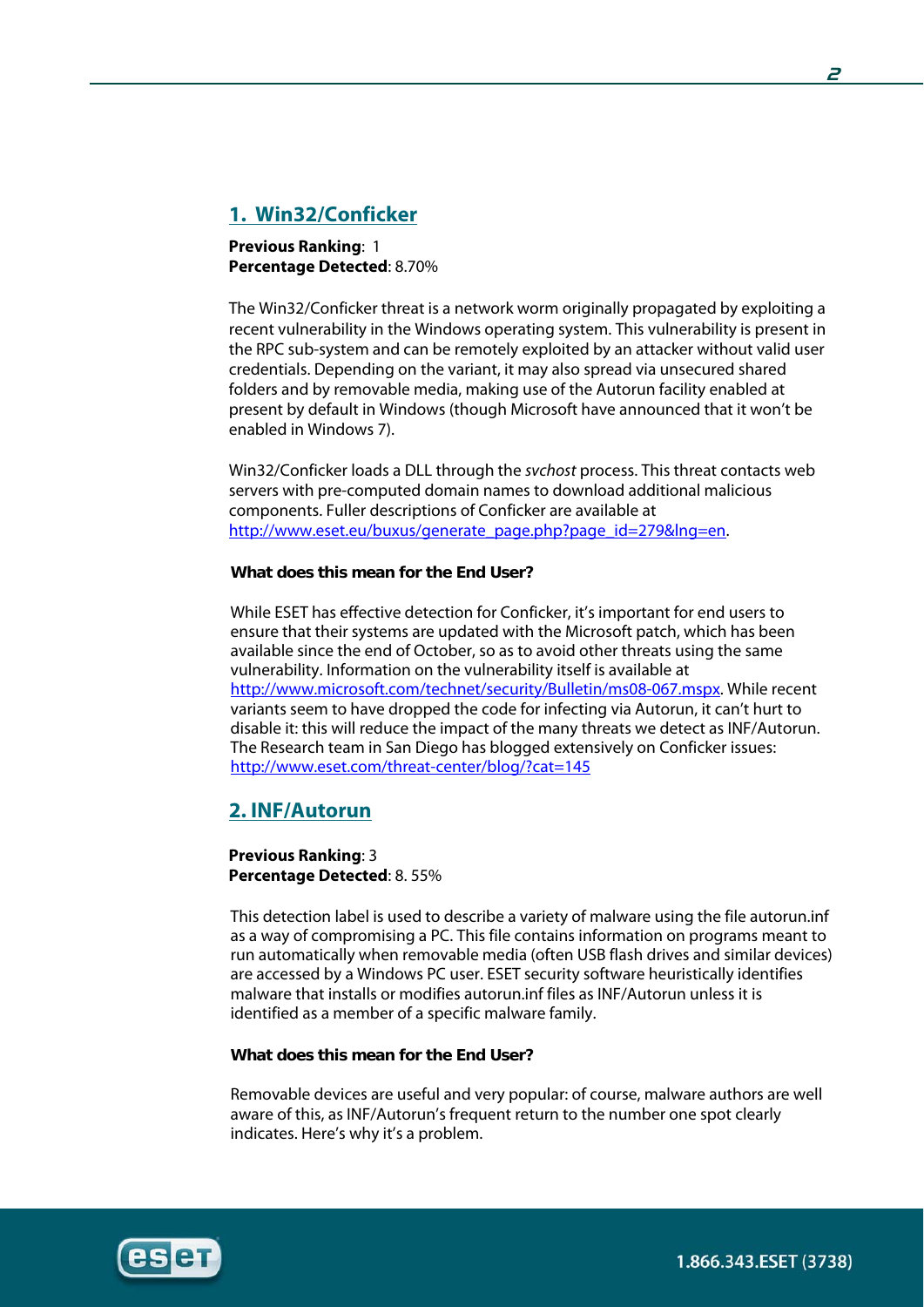**3** 

The default Autorun setting in Windows will automatically run a program listed in the autorun.inf file when you access many kinds of removable media. There are many types of malware that copy themselves to removable storage devices: while this isn't always the program's primary distribution mechanism, malware authors are always ready to build in a little extra "value" by including an additional infection technique.

While using this mechanism can make it easy to spot for a scanner that uses this heuristic, it's better, as Randy Abrams has suggested in our blog (http://www.eset.com/threat-center/blog/?p=94; http://www.eset.com/threatcenter/blog/?p=828) to disable the Autorun function by default, rather than to rely on antivirus to detect it in every case.

## **3. Win32/PSW.OnLineGames**

**Previous Ranking**: 2 **Percentage Detected**: 7.01%

This is a family of Trojans with keylogging and (sometimes) rootkit capabilities which gather information relating to online games and credentials for participating. Characteristically, the information is sent to a remote intruder's PC.

#### **What does this mean for the End User?**

These Trojans are still found in very high volumes, and game players need remain alert.

However, it's also important that participants in MMORPGs (Massively Multi-player Online Role Playing Games) like Lineage and World of Warcraft, as well as "metaverses" like Second Life, continue to be aware of the range of other threats ranged against them. The ESET Malware Intelligence team considered this issue at more length in the ESET 2008 Year End Global Threat Report, which can be found at http://www.eset.com/threat-

center/threat\_trends/EsetGlobalThreatReport(Jan2009).pdf



j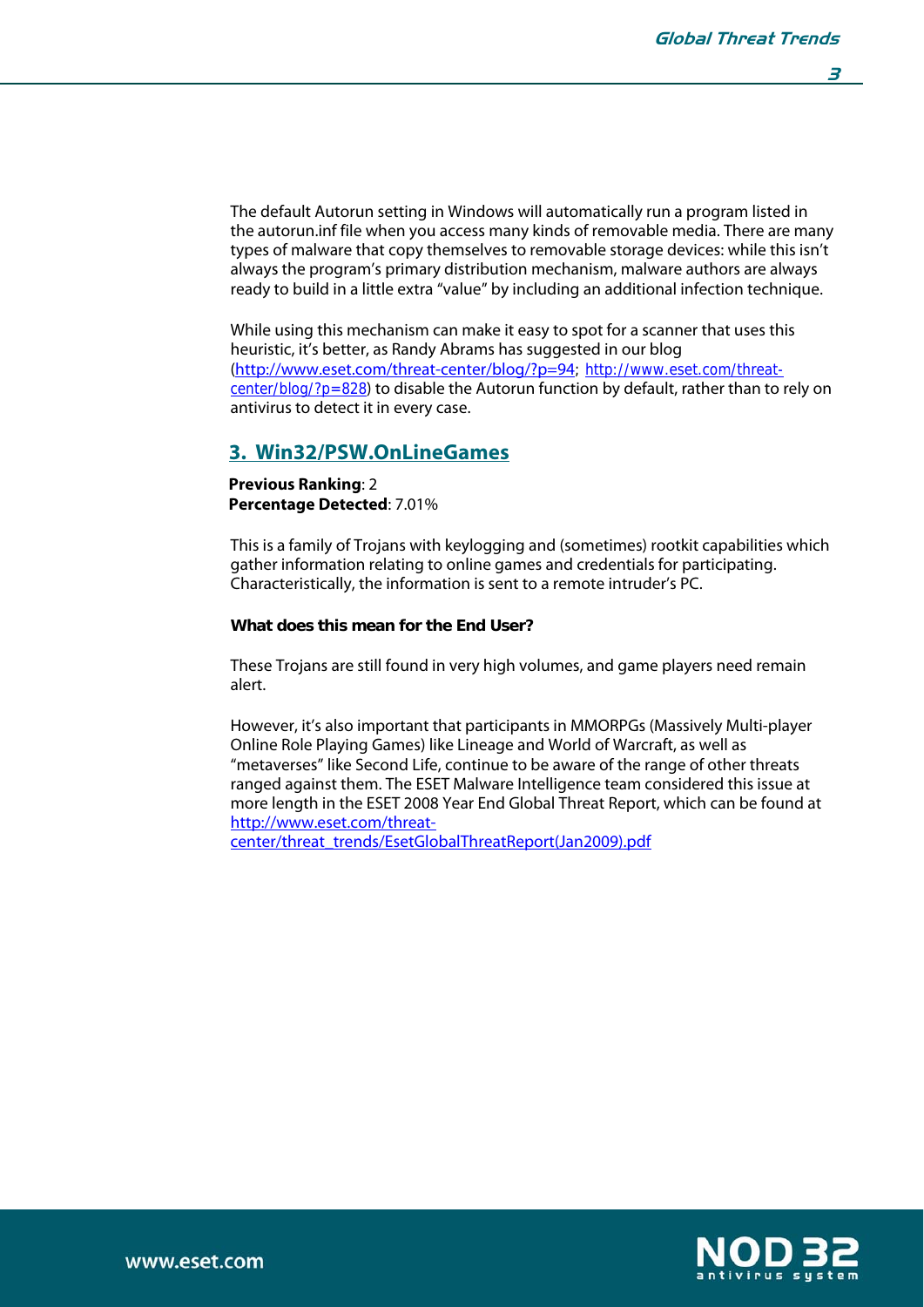# **4. Win32/Agent**

## **Previous Ranking**: 4 **Percentage Detected**: 3.51%

ESET NOD32 describes this detection of malicious code as generic, as it describes members of a broad malware family capable of stealing user information from infected PCs.

To achieve this, the malware usually copies itself into temporary locations and adds keys to the registry which refers to this file or similar ones created randomly in other operating system's folders, which will let the process run at every system startup.

## **What does this mean for the End User?**

Creating random filenames is another approach to making it harder to use filenames as a way to spot malware, and has been used many times over the year. While it can help on occasion, it shouldn't be relied on. We'd suggest that you should be particularly wary of anti-malware packages that appear to use filenames as a primary identification mechanism, especially when they use advertising hooks like "Our product is the only one that detects nastytrojan.dll."

# **5. Win32/TrojanDownloader**

**Previous Ranking**: 6 **Percentage Detected**: 1.03%

The Win32/TrojanDownloader label designates a broad class of malware commonly used to download and install other malicious components on an infected computer, and includes the currently prevalent Win32/TrojanDownloader.Wigon and Win32/TrojanDownloader.Swizzor.

## **What does this mean for the End User?**

This category of malware includes a wide range of programs whose primary function is simply to download and install a malicious program, rather than exhibit frankly malicious behaviour itself. This doesn't, however, mean that it's any less of a problem for the victim.

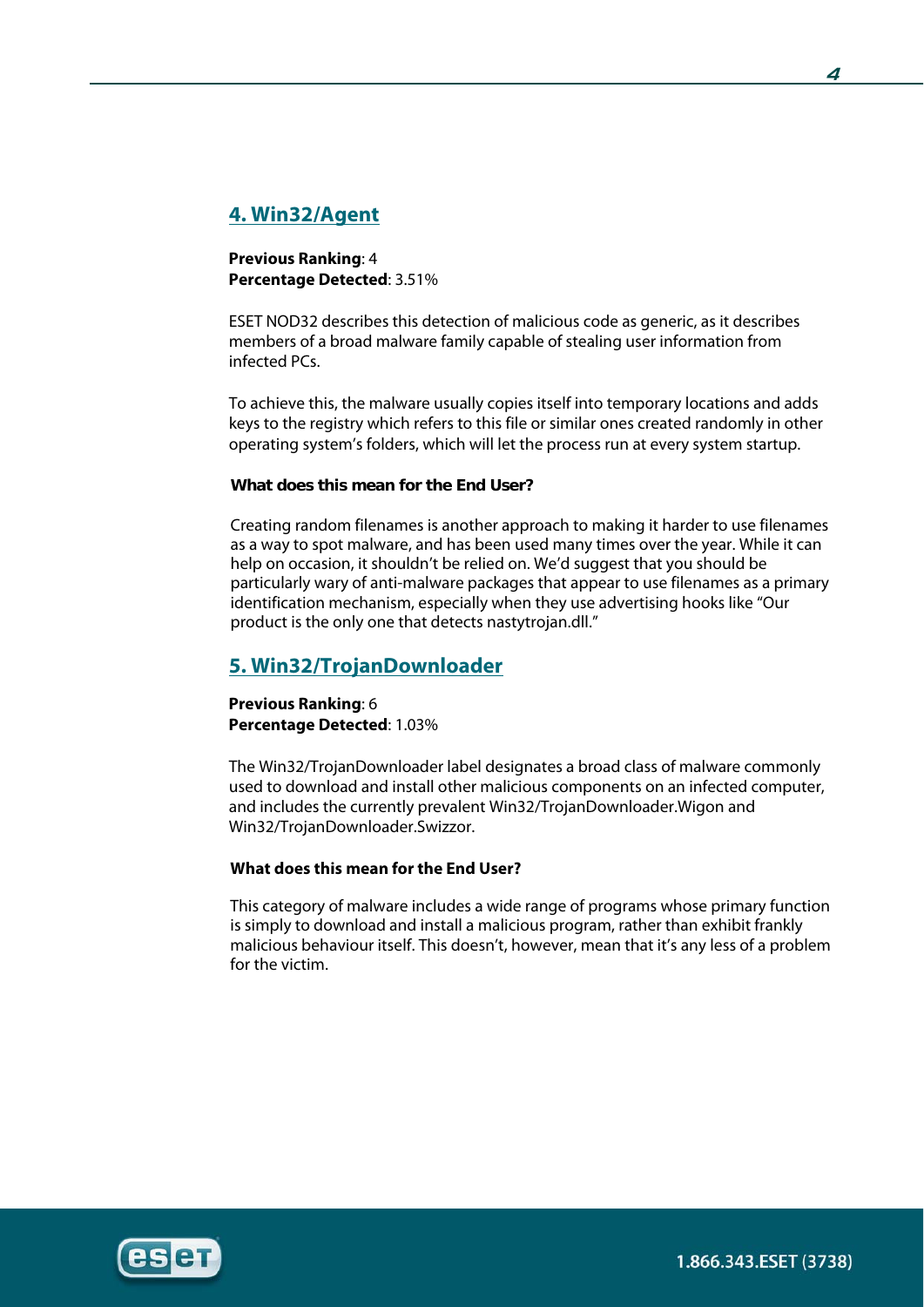## **5**

# **6. INF/Conficker**

**Previous Ranking**: 6 **Percentage Detected**: 1.52%

INF/Conficker is related to the INF/Autorun detection: it's applied to a version of the file autorun.inf used to spread later variants of the Conficker worm.

### **What does this mean for the End User?**

As far as the end user is concerned, this malware provides one more good reason for disabling the Autorun facility: see the section on INF/Autorun earlier.

# **7. WMA/TrojanDownloader.GetCodec**

### **Previous Ranking**: 5 **Percentage Detected**: 1.38%

Win32/GetCodec.A is a type of malware that modifies media files. This Trojan converts all audio files found on a computer to the WMA format and adds a field to the header that includes a URL pointing the user to a new codec, claiming that the codec has to be downloaded so that the media file can be read. WMA/TrojanDownloader.GetCodec.Gen is a downloader closely related to Wimad.N which facilitates infection by GetCodec variants like Win32/GetCodec.A.

#### **What does this mean for the End User?**

Passing off a malicious file as a new video codec is a long-standing social engineering technique exploited by many malware authors and distributors. As with Wimad, the victim is tricked into running malicious code he believes will do something useful or interesting. While there's no simple, universal test to indicate whether what appears to be a new codec is a genuine enhancement or a Trojan horse of some sort, we would encourage you to be cautious and skeptical: about any unsolicited invitation to download a new utility. Even if the utility seems to come from a trusted site (see http://www.eset.com/threat-center/blog/?p=828, for example), it pays to verify as best you can that it's genuine.

# **8. Win32/Qhost**

#### **Previous Ranking**: 8 **Percentage Detected**: 1.23%

This threat copies itself to the %system32% folder of Windows before starting. It then communicates over DNS with its command and control server. Win32/Qhost can spread through e-mail and gives control of an infected computer to an attacker. This group of trojans modifies the host's file in order to redirect traffic for specific domains.



j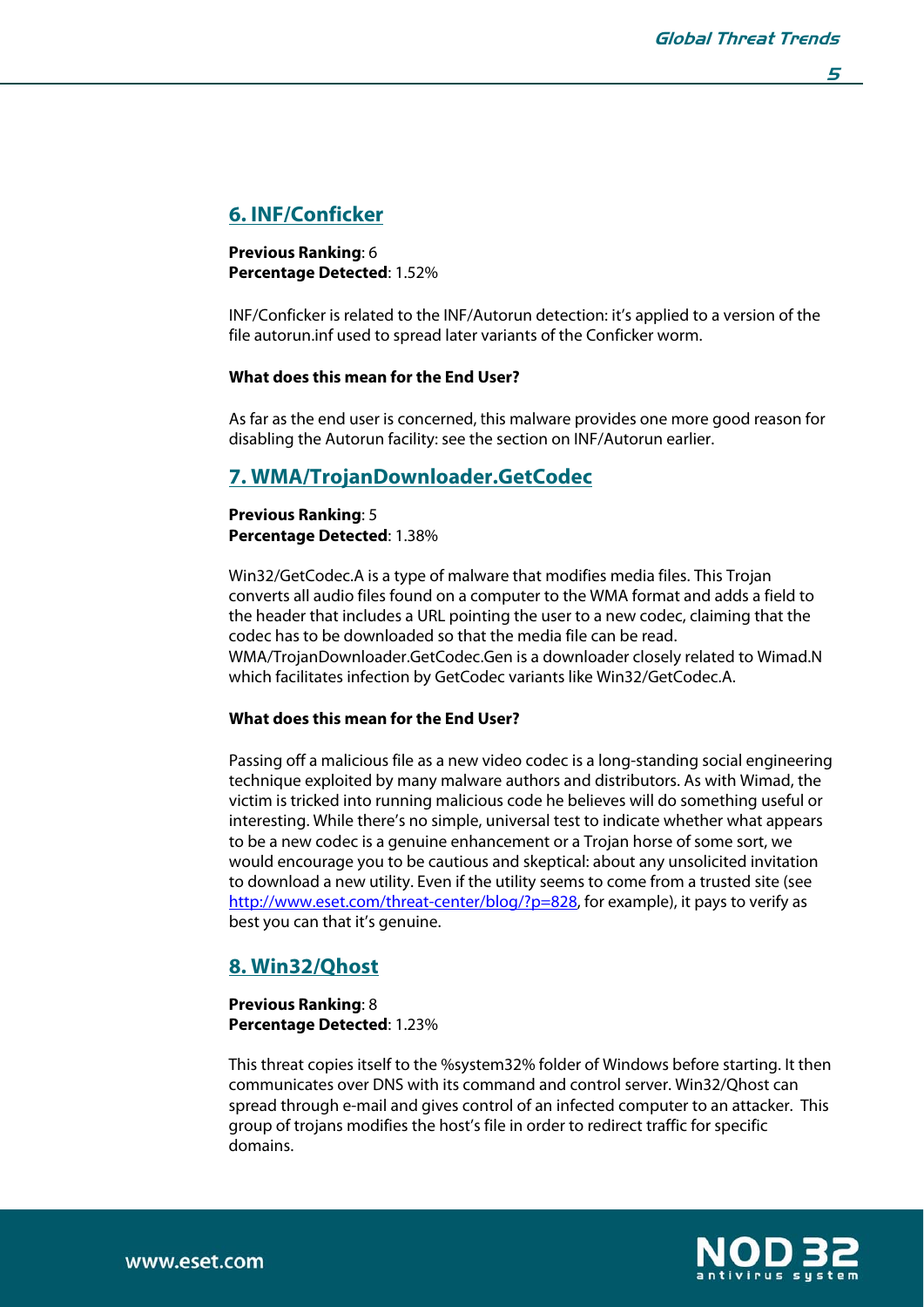### **What does this mean for the End User?**

This is an example of a Trojan that modifies the DNS settings on an infected machine in order to change the way that domain names are mapped to IP addresses. This is often done so that the compromised machine can't connect to a security vendor's site to download updates, or to redirect attempts to connect to one legitimate site so that a malicious site is accessed instead. Qhost usually does this in order to execute a Man in the Middle (MITM) banking attack. It doesn't pay to make too many assumptions about where you are on the Internet.

# **9. Win32/Toolbar.MywebSearch**

### **Previous Ranking**: 7 **Percentage Detected**: 1.14%

This is a Potentially Unwanted Application (PUA). In this case, it's a toolbar which includes a search function that directs searches through MyWebSearch.com.

#### **What does this mean for the End User?**

This particular nuisance has been a consistent visitor to our "top ten" lists for many months.

Anti-malware companies are sometimes reluctant to flag PUAs as out-and-out malware, and PUA detection is often an option rather than a scanner default, because some adware and spyware can be considered legitimate, especially if it mentions (even in the small print of its EULA or End User Licensing Agreement) the behavior that makes it potentially unwanted. It always pays to read the small print.

# **10. Win32/Autorun**

**Previous Ranking**: 9 **Percentage Detected**: 0. 79%

Threats identified with the label 'AutoRun' are known to use the Autorun.INF file. This file is used to automatically start programs upon insertion of a removable drive in a computer.

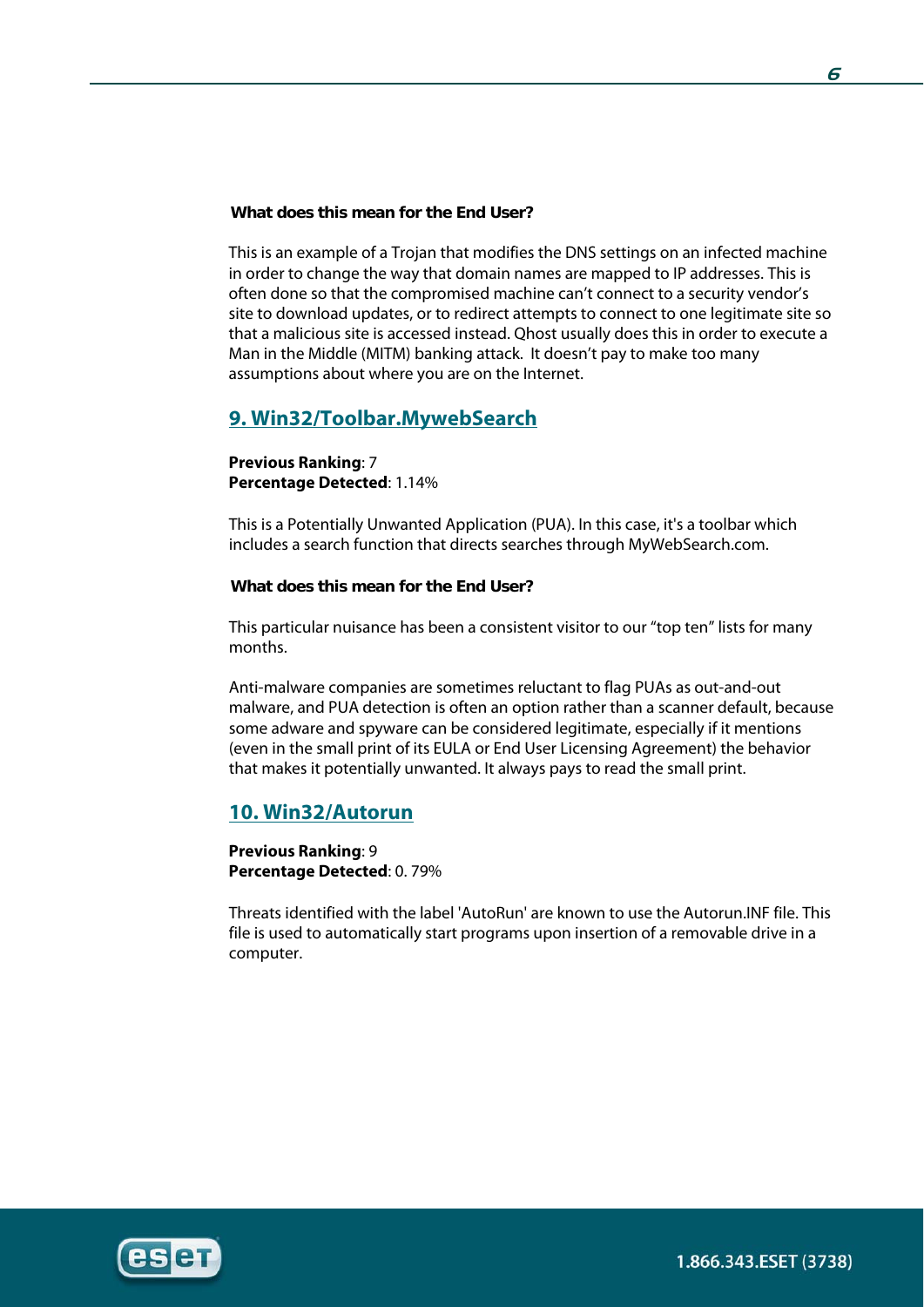**7** 

#### **What does this mean for the End User?**

The general implications of this particular threat for the end user are much the same as for malware detected as INF/Autorun.

# **Current and Recent Events**

## **Conficker conflicts**

The most dramatic and media-friendly events around the end of March and the beginning of April centred round the Conficker botnet. For weeks before the end of March, there was conjecture that the internet was going to collapse when Conficker updated on April 1st. The AV industry, including our resident bloggers, tried to calm things down and said that the likeliest thing to happen was that Conficker would wake up and start to behave more like a botnet, which is pretty much what happened. A few days after, a news site in Russia described heavy DDoS (Distributed Denial of Service) attacks on a number of Russian sites and ascribed them to Conficker: however, we were able to ascertain that another botnet was responsible. However, another version of Conficker did appear just after - we talked about it at http://www.eset.com/threat-center/blog/?p=961. Interestingly, we've been accused both of hyping the risk and of underplaying it. Well, you can't please all the people all the time:

- o Conficker is a real danger, but there are plenty of other threats around that constitute just as much of a problem. And some pose much more of a problem detection-wise.
- o It's unlikely that the Conficker gang is going to use their reasonably large botnet to bring down the internet. There's not much profit in that.

#### **Return of the Superbotnet**

Meanwhile, Finjan took the opportunity at RSA to announce that they'd a major new botnet incorporating 1.9 million zombie machines. They confused a number of people by giving the impression

(http://www.theregister.co.uk/2009/04/22/superbotnet\_server/) that the bot in question was a version of Win32/Hexzone (see http://www.eset.com/threatcenter/blog/?p=995) which we already detect and haven't seen in anything like that quantity. In fact, it appears that they're looking at a large botnet that downloads other malware, including Hexzone: Hexzone is not the originating malware. Unfortunately, requests for further information have not elicited much of a response, apparently due to restrictions imposed by law enforcement agencies.

http://www.eset.com/threat-center/blog/?p=1011 http://www.eset.com/threat-center/blog/?p=1006 http://www.eset.com/threat-center/blog/?p=1001 http://www.eset.com/threat-center/blog/?p=995

**Mad Macs** 



j